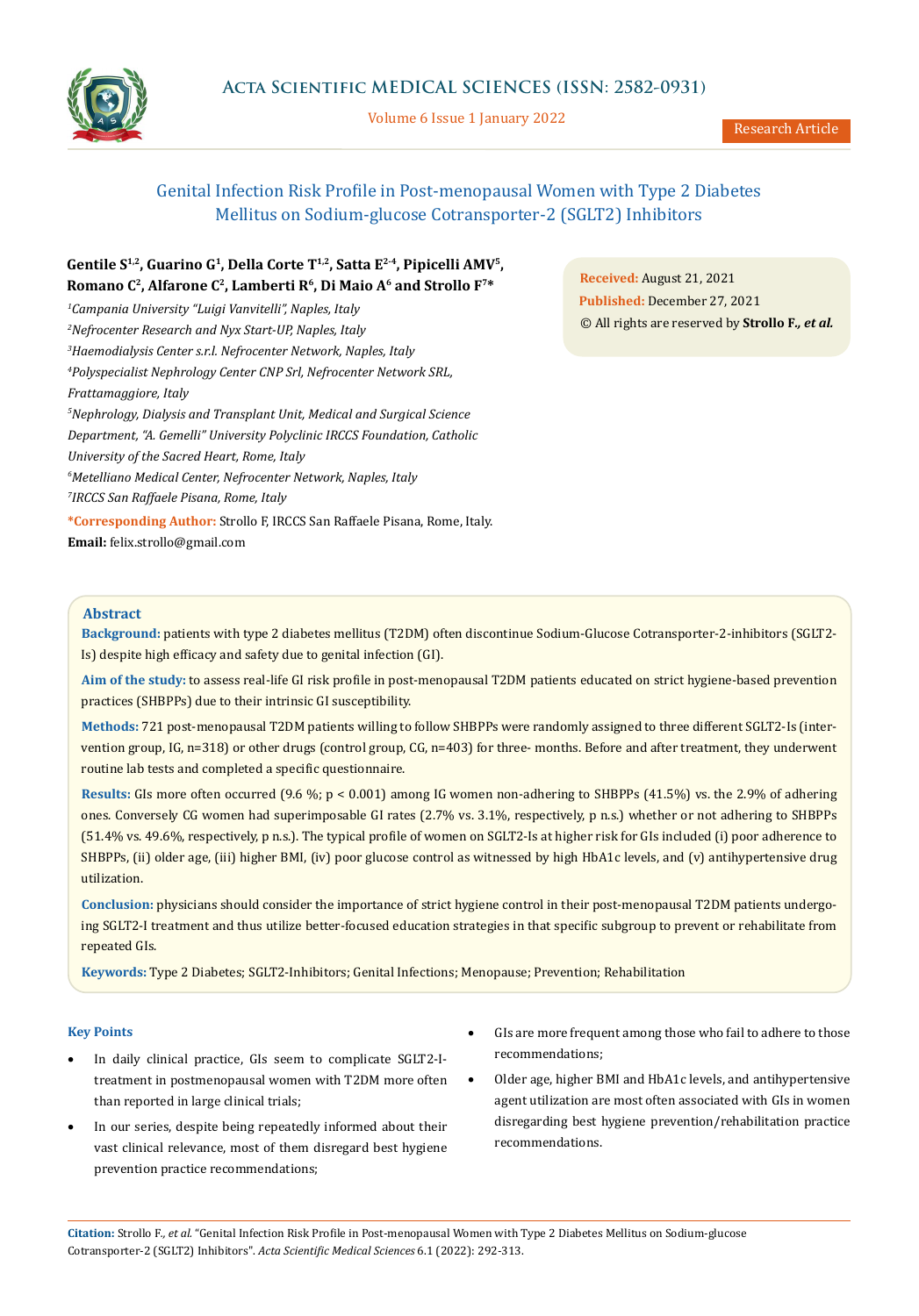#### **Introduction**

Sodium glucose co-transporter-2 inhibitors (SGLT2-I), also called gliflozins, represent the newest class of anti-hyperglycemic agents [1] whose effects depend on the ability to dramatically reduce the threshold for maximum glucose tubular resorption rate in patients with type 2 diabetes mellitus (T2DM), with consequently enhanced glycosuria [2]. According to several meta-analyses of randomized controlled trials (RCTs), they can reduce glycated haemoglobin (HbA1c) levels, fasting plasma glucose, body weight, and blood pressure without increasing the risk for hypoglycemic events [3,4]. The US Food and Drug Administration (FDA) and the European Medicines Agency (EMA) approved canagliflozin, dapagliflozin, and empagliflozin for clinical use in patients with T2DM [5-10]. Quite recently ertugliflozin also entered the list, while other three molecules from the same group, including ipragliflozin, luseogliflozin, and tofogliflozin, were approved in Japan [11-13].

By proving effective and safe in terms of glucose and weight control and of cardio-vascular and renal protection, the whole drug class achieved a first-line position among treatment options, especially for complicated T2DM [14,15].

Due to elevated urinary glucose output, T2DM increases the risk for urinary tract infections (UTIs) and non-sexually transmitted genital infections (GIs) [15]. Massive glycosuria might, indeed, already cause commensal genital microorganism overgrowth in people with T2DM [16] and is likely to increase the risk for GIs and UTIs when further aggravated by SGLT2-Is [17]. Based on such considerations, in December 2015, the FDA warned that SGLT2-Is might result in severe UTIs [18].

Some systematic reviews and meta-analyses examined this issue [3,4,19,20]. One of them, including 77 randomized controlled trials (RCTs) enrolling 50,820 participants and having a 44 to 7,028 sample size range, suggested a higher genital infection risk in those treated with SGLT2-Is than in controls (1,521/24,017 [6.33%] vs. 216/12,552 [1.72%]; RR 3.30, 95% confidence interval (CI) 2.74 to 3.99;  $p < 0.01$ ) with a preference for women, especially post-menopausal ones (the F:M ratio being 2: 1), in the absence of any significant differences in UTI rate (2,526/29,086 [8.68%] vs. 1,278/14,940 [8.55%]; risk ratio (RR) 1.05, 95% CI 0.98 to 1.12; p n.s.) [21]. However, despite being similar, the overall GI rate seemed to differ a bit among SGLT2-I molecules.

Several factors may favor UTIs in women, mainly including fungal or bacterial contamination, having almost undistinguishable clinical features, and sometimes involving vulvar structures as well [22]. Vulvovaginal candidiasis (VVC) represents a genital infection caused by the *Candida* species (i.e., *C. Albicans*, or, less frequently, other yeasts), coming with specific symptoms [23], and classified as the second most frequent cause of vaginitis after bacterial vaginosis (BV) occurring in sexually active women [24]. In greater detail, *Candida* species are commensals in the vaginal tract of 10%‐20% of healthy women and cause no clinical symptoms [25] with a higher colonization prevalence (33.3%) in specific population groups, such as women with T2DM [26]. Conversely, BV reflects the overgrowth of certain bacteria disturbing the average balance existing with other ones in the vagina. It is the most common vaginal condition in women aged 15-44 [23,27]. To date, the why some women get it is unknown. However, BV is widely accepted to be less common in post-menopausal than in fertile age women, and its main risk factors are regular sexual activity - especially having sex with several partners - and vaginal irrigation [23].

293

Symptoms of GIs in women are: (i) abnormal white or gray vaginal discharge, (ii) often foul-smelling vaginal discharge (fish-like odor in BV), (iii) vaginal pain, itching, or burning, (iv) dysuria, (v) dyspareunia.

Based on available data, we designed this real-life observational study to verify whether, upon initiation of SGLT2-I therapy, a careful education strategy might help lower GI rates in post-menopausal women with T2DM, i.e., a population group particularly prone to GIs [21] and to assess the real-life GI risk profile of newly SGLT2- I-treated post-menopausal women with type 2 diabetes mellitus (T2DM) eventually poorly adhering to best hygiene prevention practice despite being carefully educated to do so.

#### **Methods**

The present study was carried out by a network of 5 identically organized outpatient diabetes care units (DCUs) previously documented to attain the same performance levels and to come from a single institution, called Nefrocenter Network in Southern Italy, a private consortium supported by the National Health System in association with Naples University ''Luigi Vanvitelli'' for several clinical aspects, including the ethics committee, a single electronic database and participation in the so-called AMD Annals Initiative [28].

Once approved by the Ethics Committee of the "Luigi Vanvitelli" Naples University, Italy (protocol n. 19/1287, Oct. 11, 2019), the study was conducted in conformance with good clinical practice standards, led according to the Declaration of Helsinki 1975 and subsequent amendments.

When meeting the inclusion/exclusion criteria listed below, all T2DM post-menopausal women consecutively referring to the abovementioned DCUs entered the study. Based on 2020 American Diabetes Association (ADA 2020) recommendations and the Italian Drug Authorizing Agency (AIFA) [29], individually tailored doses

**Citation:** Strollo F*., et al.* "Genital Infection Risk Profile in Post-menopausal Women with Type 2 Diabetes Mellitus on Sodium-glucose Cotransporter-2 (SGLT2) Inhibitors". *Acta Scientific Medical Sciences* 6.1 (2022): 292-303.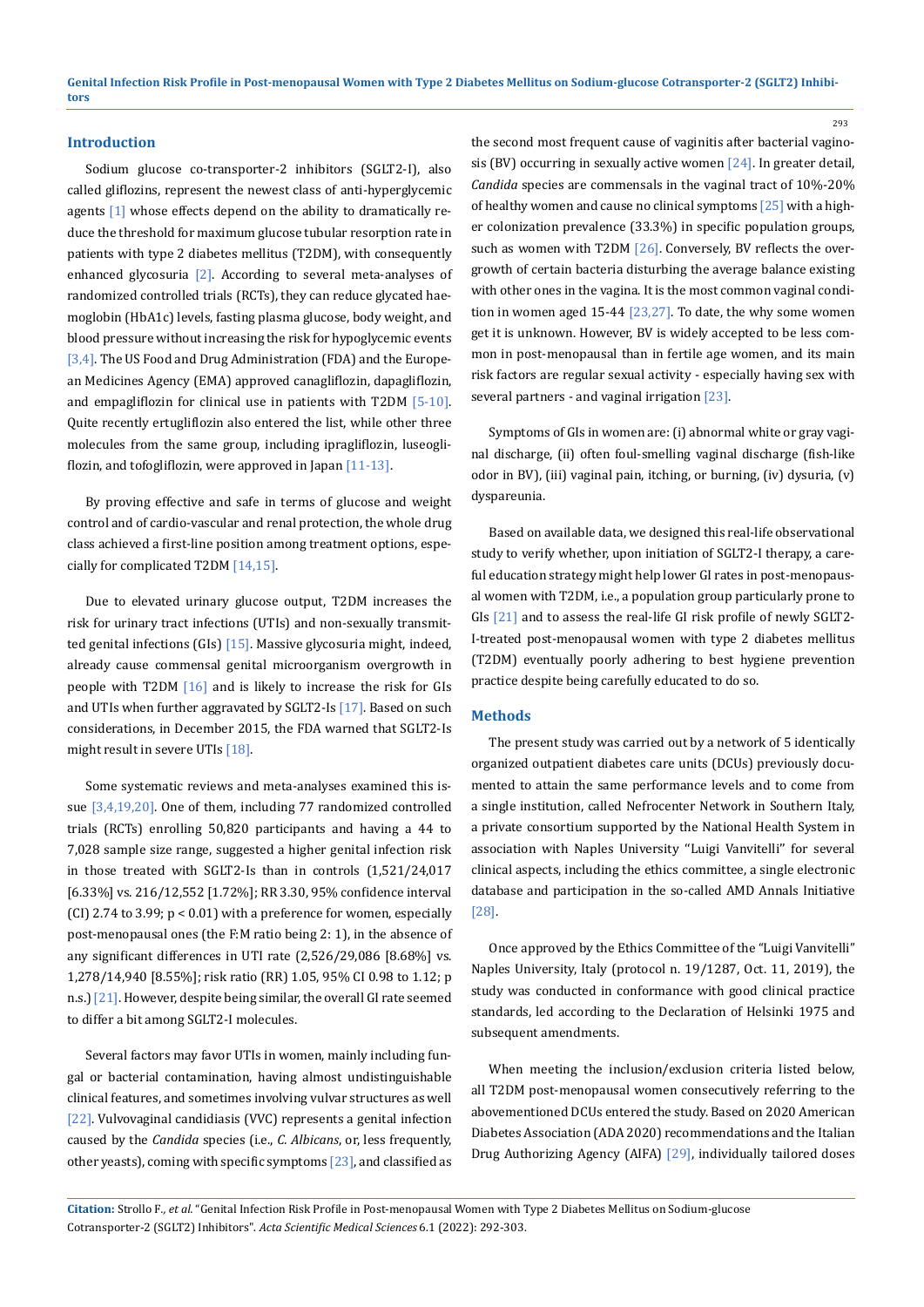of SGLT-2Is were given as such or added to other oral antihyperglycemic agents [OHAs] or insulin. The molecules of choice (i.e., empagliflozin, dapagliflozin, or canagliflozin)) were randomly assigned according to an algorithm meant to distribute them among participants evenly. During the enrollment period, 721 subjects consecutively entering our clinical database met the inclusion/exclusion criteria listed below: 318 entered the SGLT2-I intervention group (IG), the remaining 403 women on other oral or injectable antihyperglycemic agents (OHAs) served as the control group (CG). All signed the informed consent to the study protocol.

# **Inclusion criteria**

- T2DM
- post-menopausal state (no menstrual cycles for at least the last 12 months)
- 55 to 75 years of age
- no symptoms or lab-assessed signs of urogenital infection for at least the last 6 months
- informed consent
- normal urine lab test results.

# **Exclusion criteria**

- eGFR  $\leq 60$  ml/min/1.73 m<sup>2</sup>
- Urinary incontinence
- Previous hysterectomy or pelvic surgery
- Severe liver disease
- Chronic corticosteroid treatment
- Recurrent urogenital infections
- Routinely use of panty liners
- Prolapsed uterus, vagina, or rectum
- Previous necrotizing perineal fasciitis (Fournier's gangrene).

T2DM diagnosis was made or confirmed by each participating DCU according to ADA Standards of Medical Care in Diabetes 2020 criteria [30]. The International Classification of Diseases, Clinical Modification (ICD-10) served as a basis to define T2DM diagnosis and comorbidities or diabetes-related/unrelated complications [31].

After signing an informed consent to the study at enrollment, all subjects underwent careful anamnestic investigations with particular reference to GI symptoms and signs, physical examinations, and lab tests including microalbuminuria and urine culture for bacteria and fungi to prevent women with asymptomatic infections from being included in the study. Individual participant characteristics were obtained from the only diabetes-related electronic medical database shared by all participating DCUs.

Patients from IG took the SGLT2-I pill with one or two glasses of water at the same time of day, while those from the CG followed their previously prescribed non-SGLT2-I-based treatment schedule. All patients were instructed to pay special attention to eventually occurring GI symptoms during the follow-up while strictly following the GI prevention recommendations (GIPR) issued by the Gender Medicine Study Group of the Associazione Medici Diabetologi (AMD) [32] (Table A supplementary material).

# **The prevention decalogue**

The first prevention tool against genital infections in people with diabetes is represented by achieving and maintaining optimal metabolic control.

- 1. Wash the intimate area properly. Proper cleansing must be carried out by passing from the vagina to the anus and not vice versa, to avoid infecting the vaginal area with harmful germs present in the anal area. It is good to wash them once a day and always after each sexual intercourse and after defecation. Avoid too aggressive soaps which can alter the correct balance of bacterial flora, and do not abuse intimate deodorants and vaginal irrigation, the latter to be used only on gynecologist advice. Water and bicarbonate are also good, in the presence of vulvar itching.
- 2. Avoid excessively tight and adherent clothing (trousers, briefs, bodysuits): the continuous garment rubbing against genitals can promote irritation easily turning into infections.
- 3. Limit the use of panty liners, which create a warm-humid environment ideal for germ overgrowth; change tampons, especially internal ones, quite often upon menstruation.
- 4. Wear underwear made of natural fabrics, preferably cotton: synthetic fibers, in fact, prevent normal skin transpiration and create a warm-humid environment, which favors germ proliferation.
- 5. Always use condoms for casual sex.
- 6. Follow a varied and balanced diet, rich in fiber to promote intestinal transit and avoid dairy products and sugary drinks as much as possible.
- 7. Use only your own personal towel, even with your family. In public restrooms, use a toilet seat cover or protect the toilet seat with toilet paper. Do not sit on the edge of any pool.
- 8. Do not neglect even mild symptoms, such as burning, itching and foul-smelling discharge: consult your doctor, as vaginal infections, when diagnosed and treated early enough, recover more easily.
- 9. IUD-user must undergo periodic checks and, at the slightest disturbance, consult the gynecologist.
- 10. DO NOT SELF-MEDICATE!

**Table A:** (Supplementary Material) Recommendations for the prevention of GI infections in women with diabetes:

Manicardi V, Napoli A, Li Volsi P., *et al*. Recommendations for the prevention of uro-genital infections in women with diabetes: The decalogue of prevention. AMD Gender Medicine Study Group (Associazione Medici Diabetologi) 2016.

[https://aemmedi.it/wp-content/uploads/2016/09/Prevenzione\\_Inf\\_gen\\_donna.pdf](https://aemmedi.it/wp-content/uploads/2016/09/Prevenzione_Inf_gen_donna.pdf)

294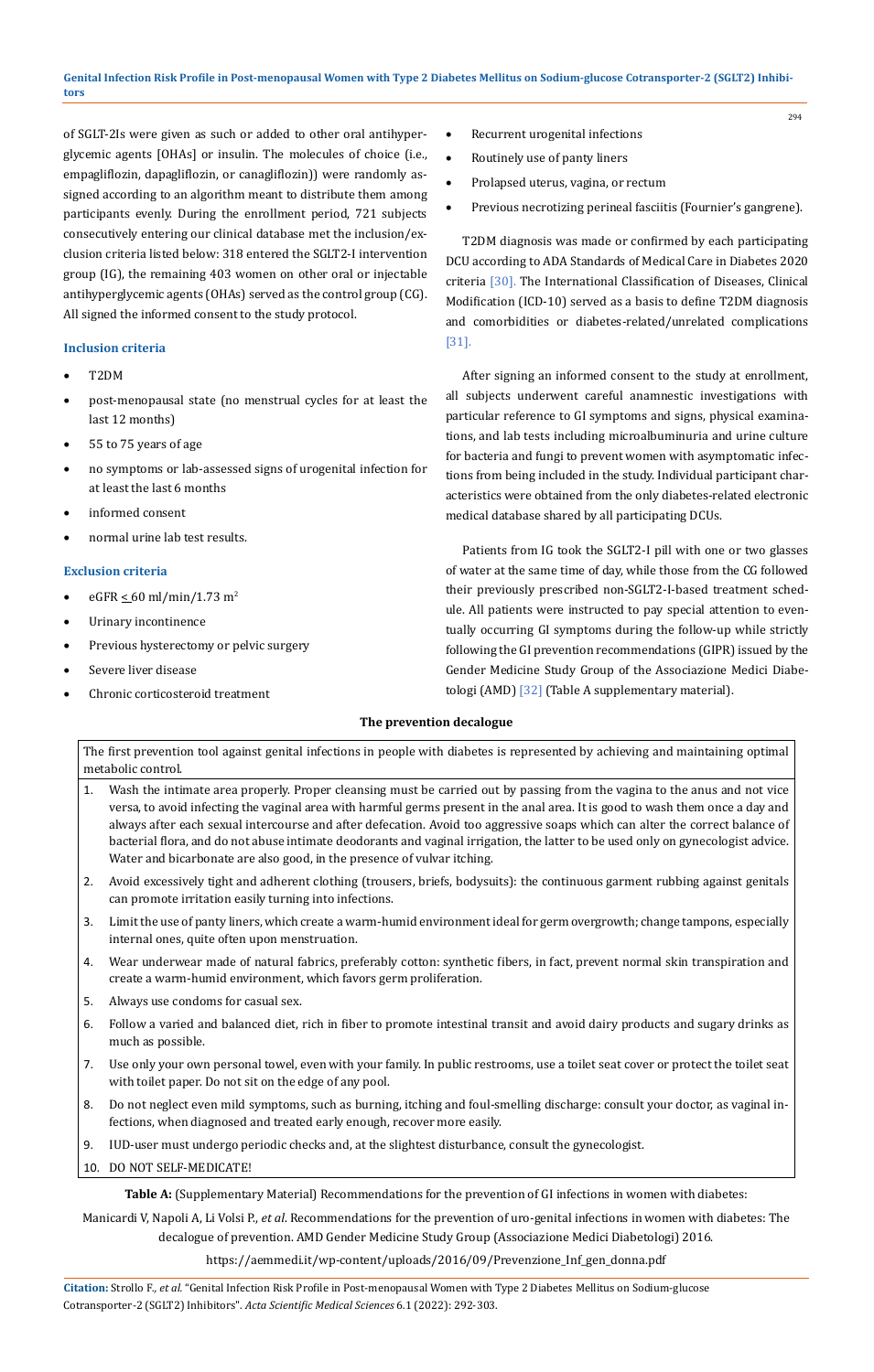For the study, we specifically prepared the Female Genital Infection Symptoms Questionnaire (FGISQ) based on GIPR recommendations and checked for appropriate question comprehension and answer concordance as described below by previously administering it to 40 post-menopausal women with T2DM three times at five-day intervals. Answer concordance was 97%. Based on a specific nurses' inquiry and help request rate by patients completing the test, question comprehension was 98%. FGISQ consisted of sections A and B (Figure 1/A and 1/B). In greater detail, we changed question n.5 from Section A by considering that some women had kept sexually active, and question n.8 to assess the intensity of eventually occurring GI -symptoms. We also refrained from formulating any question related to recommendation n.9 as useless (all were post-menopausal, indeed).

295

Adherence evaluation relied on a score arbitrarily defined according to the first six answers to FGISQ Section A as follows: (i) 0  $-1 = 0$  points; (ii)  $2 = 1$  point; (iii)  $3 - 4 = 2$  points (questions 7 and 8 were not taken into consideration because not all patients kept on regular sexual activity). Following this method, hygiene prevention

| <b>FEMALE GENITAL INFECTION PREVENTION QUESTIONNAIRE Part A (FGISQ-A)</b>                                                    |                                                                                 |                |                          |                       |  |  |  |
|------------------------------------------------------------------------------------------------------------------------------|---------------------------------------------------------------------------------|----------------|--------------------------|-----------------------|--|--|--|
| The following questions address your treatment regimen and, in particular, your adherence rate to the recommendations on the |                                                                                 |                |                          |                       |  |  |  |
| prevention of vaginal and vulvo-vaginal infections during treatment with an SGLT2-I drug.                                    |                                                                                 |                |                          |                       |  |  |  |
| Please answer each question by circling a number on each scale or crossing out an answer box.                                |                                                                                 |                |                          |                       |  |  |  |
| 1. Did you remember to follow best personal hygiene practice from Recommendations, point 1?                                  |                                                                                 |                |                          |                       |  |  |  |
| 0                                                                                                                            | $\perp$                                                                         | 2              | 3                        | 4                     |  |  |  |
| (never)                                                                                                                      | (sometimes)                                                                     | (often)        | (quite often)            | (consistently)        |  |  |  |
| $(0\%)$                                                                                                                      | $(about 50\%)$                                                                  | (80%)          | $(80 \text{ to } 100\%)$ | $(100\%)$             |  |  |  |
|                                                                                                                              | 2. Did you use undergarments suggested by Recommendations, point 2.2            |                |                          |                       |  |  |  |
| $\vert 0 \vert$                                                                                                              | $\perp$                                                                         | 2              | 3                        | 4                     |  |  |  |
| (never)                                                                                                                      | (sometimes)                                                                     | (often)        | (quite often)            | (consistently)        |  |  |  |
| $(0\%)$                                                                                                                      | $(about 50\%)$                                                                  | $(80\%)$       | $(80 \text{ to } 100\%)$ | $(100\%)$             |  |  |  |
|                                                                                                                              | 3. Did you avoid panty liners as suggested by Recommendations, point 3?         |                |                          |                       |  |  |  |
| 0 <sup>1</sup>                                                                                                               |                                                                                 | 2              | 3                        | 4                     |  |  |  |
| (never)                                                                                                                      | (sometimes)                                                                     | (often)        | (quite often)            | (consistently)        |  |  |  |
| $(0\%)$                                                                                                                      | $(about 50\%)$                                                                  | $(80\%)$       | $(80 \text{ to } 100\%)$ | $(100\%)$             |  |  |  |
|                                                                                                                              |                                                                                 |                |                          |                       |  |  |  |
|                                                                                                                              | 4. Did you use the underware as suggested by Recommendations, point 4?<br>l 1 l |                |                          |                       |  |  |  |
| 0                                                                                                                            |                                                                                 | 2 <sub>1</sub> | 3 <br>(quite often)      | 4 <br>(consistently)  |  |  |  |
| (never)                                                                                                                      | (sometimes)                                                                     | (often)        |                          |                       |  |  |  |
| $(0\%)$                                                                                                                      | $(about 50\%)$                                                                  | $(80\%)$       | $(80 \text{ to } 100\%)$ | $(100\%)$             |  |  |  |
|                                                                                                                              | 5. Did you adhere to diet as suggested in Recommendations, point 6?             |                |                          |                       |  |  |  |
| 0                                                                                                                            | $\vert$ 1 $\vert$                                                               | 2              | 3                        | 4                     |  |  |  |
| (never)                                                                                                                      | (sometimes)                                                                     | (often)        | (quite often)            | (consistently)        |  |  |  |
| $(0\%)$                                                                                                                      | $(about 50\%)$                                                                  | $(80\%)$       | $(80 \text{ to } 100\%)$ | $(100\%)$             |  |  |  |
| 6. Did you follow the best hygiene prevention practice suggested by Recommendations, point 7?                                |                                                                                 |                |                          |                       |  |  |  |
|                                                                                                                              |                                                                                 |                |                          |                       |  |  |  |
| 0                                                                                                                            | 1  <br>(sometimes)                                                              | 2  <br>(often) | 3 <br>(quite often)      | 4  <br>(consistently) |  |  |  |
| (never)                                                                                                                      | $(about 50\%)$                                                                  | $(80\%)$       | $(80 \text{ to } 100\%)$ | $(100\%)$             |  |  |  |
| $(0\%)$                                                                                                                      |                                                                                 |                |                          |                       |  |  |  |
|                                                                                                                              |                                                                                 |                |                          |                       |  |  |  |
| (Version approved on October 11, 2019 by the Ethics Committee of Campania University "Luigi Kamitelli", Prot. N. 19/1287).   |                                                                                 |                |                          |                       |  |  |  |
| See text for arbitrarily adopted scoring method.                                                                             |                                                                                 |                |                          |                       |  |  |  |

**Figure 1A:** Female Genital Infection Symptoms Questionnaire. Part A (FGISQ-A) is addressed to the general prevention recommendations of genital infections in women, taken from the recommendations (reference n 28, and Table A, supplementary material), only 6 of which have been transformed into general questions. Part B (FGISQ-B), investigating genital infection symptoms and sexual habits, is unscored and resumes GIPR questions 5 and 8 (see supplementary material).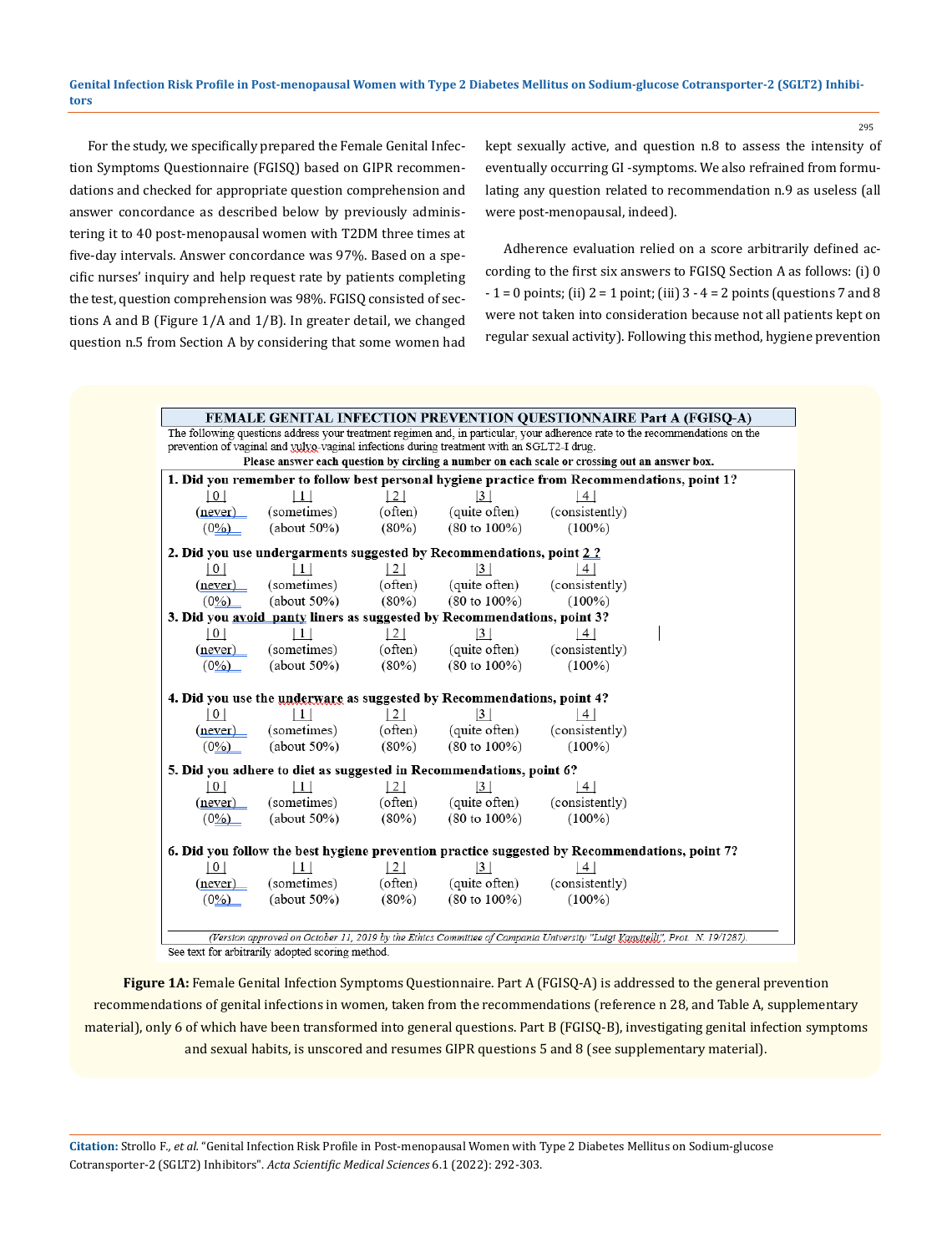

**Figure 1B:** Part B (FGISQ-B), investigating genital infection symptoms and sexual habits, is unscored and resumes GIPR questions 5 and 8.

practice-adherent patients (APs) scored 6 to 12; non-adherent patients (NAPs) scored 0 to 5. Possible GI symptoms were evaluated from FGISQ section B. Both FGISQ and physical examination were repeated after three months along with lab tests for serum transaminase, γ-GT, alkaline phosphatase and bilirubin assays, blood cell count, microalbuminuria, and urine culture.

## **Statistical analysis**

Based on previous data pointing to a GI prevalence of 3-6% [16,17], a sample size of 190 subjects per group was calculated to estimate the expected proportions with 8.5% absolute precision and 95% confidence [33]. However, although 220 subjects would have been enough, we went beyond by enrolling 318 subjects in the IG and 403 in the CG to compensate for any unexpectedly high drop-out rate.

We reported patient characteristics as mean ± standard deviation (SD) for continuous variables or number/percentages for categorical variables. We used the SAS Program (Release 9.4, SAS Institute, Cary, NC, USA) to examine variables associated with adherence to GI prevention recommendations by parametric and non-parametric tests as needed (i.e., repeated measures analysis of variance integrated by a two-tailed paired Student's t-test with 95% CI, and Mann–Whitney's U test, Pearson's tests, respectively), and to analyze associations among categorical variables by the  $\chi$ 2 test with Yates correction or Fisher Exact test. AP and NAP rates entered the Poisson regression models and were expressed as RRs within 95% confidence intervals (95% CI). A p < 0.05 was accepted as the least level of statistical significance.

296

## **Results**

Table 1 summarizes the clinical characteristics, treatment details, and diabetes complications of participants. Numbers and % of subjects treated with each SGLT2-I are reported at the bottom of the table.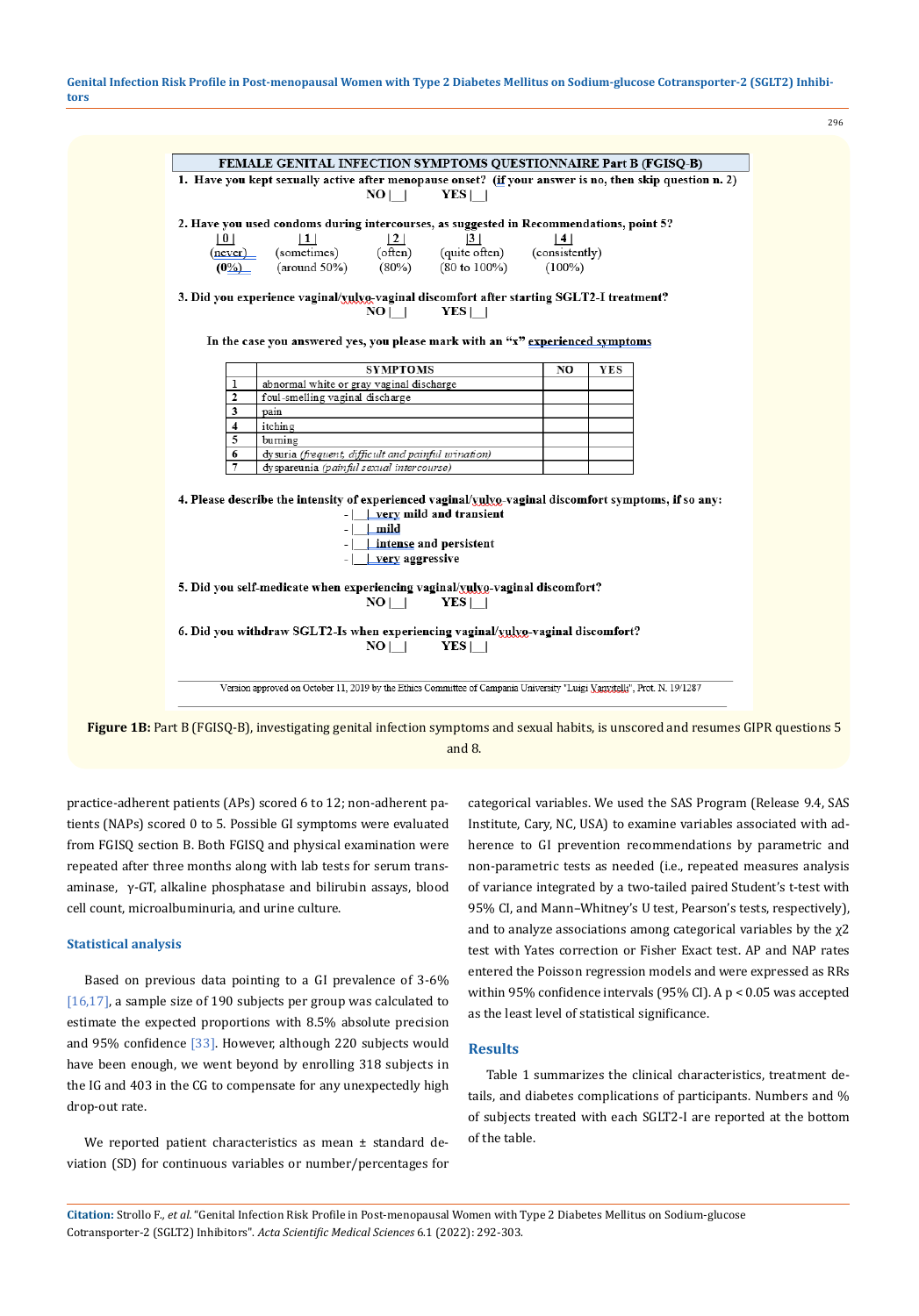| <b>Intervention Group</b>             | Control<br>Group |                  |  |  |  |  |
|---------------------------------------|------------------|------------------|--|--|--|--|
| (n. 318)                              | (n. 403)         |                  |  |  |  |  |
| <b>Clinical Characteristics</b>       |                  |                  |  |  |  |  |
| Age (years) mean $\pm$ SD             | $66.4 \pm 8.2$   | $65.3 \pm 8.5$   |  |  |  |  |
| Median                                | 65               | 64               |  |  |  |  |
| Range                                 | $55 - 75$        | 52-75            |  |  |  |  |
| $< 65$ years n. $(\%)$                | 154 (48.5)       | 199 (49.4)       |  |  |  |  |
| > 65 years n. (%)                     | 164 (51.7)       | 204 (50.6)       |  |  |  |  |
| Diabetes duration (years)             | $9.5 \pm 5.4$    | $9.7 \pm 5.8$    |  |  |  |  |
| Smokers n (%)                         | 67 (21)          | 89 (22)          |  |  |  |  |
| BMI $(Kg/m2)$                         | $29.7 \pm 2.6$   | $29.5 \pm 2.6$   |  |  |  |  |
| $HbA1c$ $(\%)$                        | $7.5 \pm 1.2$    | $7.6 \pm 1.0$    |  |  |  |  |
| Total cholesterol (mg/dl)             | $207.5 \pm 18.9$ | 209.0±16.7       |  |  |  |  |
| HDL cholesterol (mg/dl)               | $42.4 \pm 3.4$   | $41.5 \pm 4.6$   |  |  |  |  |
| LDL cholesterol (mg/dl)               | $106.2 \pm 11.7$ | $102.8 \pm 15.6$ |  |  |  |  |
| Triglycerides (mg/dl)                 | $168.2 \pm 40.8$ | $171.5 \pm 37.6$ |  |  |  |  |
| Creatinine (mg/dl)                    | $0.9 \pm 0.5$    | $0.9 \pm 0.4$    |  |  |  |  |
| eGFR (ml/min/1.73m <sup>2</sup> )     | $90.3 \pm 10.4$  | $91.7 \pm 10.8$  |  |  |  |  |
| ALT (IU/L)                            | $22.4 \pm 11.7$  | $21.2 \pm 10.2$  |  |  |  |  |
| AST (IU/L)                            | $25.3 \pm 9.8$   | $24.8 \pm 8.7$   |  |  |  |  |
| Total Bilirubin (mg/dl)               | $0.7 \pm 0.4$    | $0.8 \pm 0.3$    |  |  |  |  |
| ALP (IU/L)                            | $25.8 \pm 12.5$  | $28.7 \pm 9.4$   |  |  |  |  |
| $\gamma$ -GT mg/dl)                   | $20.2 \pm 9.7$   | $21.4 \pm 8.8$   |  |  |  |  |
| Red Blood cell count $(10^6/\mu l)$   | $4.5 \pm 0.9$    | $4.6 \pm 0.8$    |  |  |  |  |
| White blood cell count $(10^3/\mu l)$ | $5.7 \pm 0.8$    | $5.5 \pm 0.7$    |  |  |  |  |
| Hb(g/dl)                              | $13.5 \pm 1.1$   | $13.8 \pm 0.9$   |  |  |  |  |
| Haematocrit (%)                       | $39.4 \pm 4.2$   | $38.6 \pm 4.7$   |  |  |  |  |
| Platelet count $(10^3/\mu l)$         | $246 \pm 3.5$    | $251 \pm 4.1$    |  |  |  |  |
| Diabetes Treatment %                  |                  |                  |  |  |  |  |
| SGLT2-I alone                         | 0.5              |                  |  |  |  |  |
| SGLT2-I + Metformin                   | 27.8             | 30.5             |  |  |  |  |
| SGLT2-I + Pioglitazone                | 0.5              | 1.0              |  |  |  |  |
| SGLT2-I + sulphonilureas/             | 21.3             | 22.5             |  |  |  |  |
| glinides                              |                  |                  |  |  |  |  |
| SGLT2-I + GLP1-RA                     | 9.4              | 11.8             |  |  |  |  |
| SGLT2-I + Insulin                     | 18.6             | 20.9             |  |  |  |  |
| SGLT2-I + other<br>associations*      | 13.5             | 13.3             |  |  |  |  |

|                                  | 297   |  |  |  |  |
|----------------------------------|-------|--|--|--|--|
| Diabetes complications %         |       |  |  |  |  |
| 18.9                             | 19.5  |  |  |  |  |
| 18.9                             | 17.3  |  |  |  |  |
| 31.2                             | 37.35 |  |  |  |  |
| 42.1                             | 48.2  |  |  |  |  |
| 24.1                             | 25.7  |  |  |  |  |
| 32.5                             | 34.2  |  |  |  |  |
| 43.3                             | 41.3  |  |  |  |  |
| Diabetes associated treatments % |       |  |  |  |  |
| 57.5                             | 55.9  |  |  |  |  |
| 47.8                             | 45.7  |  |  |  |  |
| 41.2                             | 44.3  |  |  |  |  |
| 18.9                             | 19.5  |  |  |  |  |
| <b>SGLT2-I treatment %</b>       |       |  |  |  |  |
| 32.7                             |       |  |  |  |  |
| 33.4                             |       |  |  |  |  |
| 33.3                             |       |  |  |  |  |
|                                  |       |  |  |  |  |

**Table 1:** Clinical and treatment characteristics, and diabetes complications of enrolled subjects, as divided into IG and CG. No significant differences between groups were apparent.

\* combination of more than 2 hypoglycemic agents (the most frequent association was with insulin and metformin).

All patients completed the study by invariably taking prescribed drugs every day. No changes exceeding 5% occurred in general biochemistry between baseline and follow-up. No group reported either GI symptoms or severe adverse effects throughout the study.

Urine culture allowed to detect high Colony Forming Unit (CFU) levels of yeast (*Candida* Albicans) in 68 e 55 subjects (IG and CG, respectively), of *E. coli* in only 2 and 4, respectively, and of both microorganisms in 17 and 22 cases, respectively. Clinically non-relevant CFU levels were found for yeast in 7 and 10 more women, respectively, and for bacteria in 7 and 11, respectively, in the absence of any GI symptoms. As for adherence to GI prevention recommendations, we observed 186 NAPs and 132 APs (58.5% vs. 41.5%, respectively;  $p < 0.01$ ) in the IG and  $50.4\%$  vs. 49.6%, respectively (p ns) in the CG.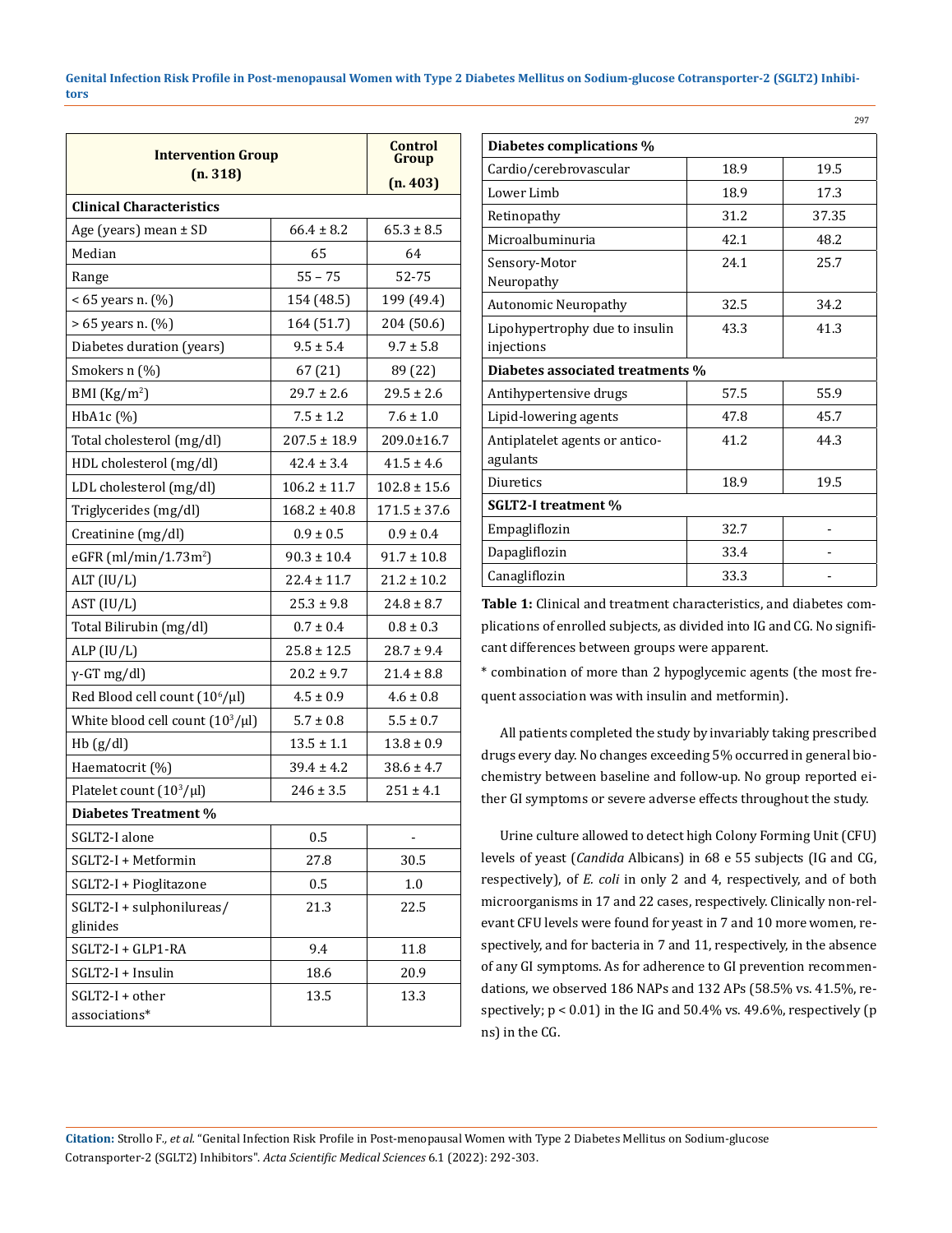No one from NAPs was adherent to recommendation n. five on condom utilization (FGISQ-B, figure B). 140 (44.0%) in the IG and 151 (37.5%) in the CG were sexually active (p n.s.). However, while being almost equally frequent among APs and NAPs (36.7% vs. 38.5%, respectively) in the CG, sexually active women were 71.4% among APs and 24.5% among NAPs in the IG with a clear-cut age difference (< 65-year-old and > 65-year-old, respectively). Despite being significantly more frequent in younger women, sexual activity did not correlate with GI rate.

Table 2 reports the main clinical and laboratory results of the IG and the CG at the end of the follow-up. Opposite to what was observed in the IG, no differences were apparent between NAPs and APs in the CG, whose parameters were superimposable to those of APs from the IG except for regular sexual activity, being present in 37.5% of CG subjects and 44.0% of IG subjects (p < 0.05).

|                                                | <b>Intervention Group</b><br>(n.318)    |                                                    |                          | <b>Control Group</b><br>(n.403)         |                                        |              |
|------------------------------------------------|-----------------------------------------|----------------------------------------------------|--------------------------|-----------------------------------------|----------------------------------------|--------------|
|                                                | <b>Adherent</b><br>subjects<br>(n. 132) | <b>Non-Adherent</b><br><b>Subjects</b><br>(n. 186) | $\mathbf{p}$             | <b>Adherent</b><br>subjects<br>(n. 200) | Non-Adher-<br>ent Subjects<br>(n. 203) | $\mathbf{p}$ |
| Age (years) mean $\pm$ SD                      | $61.4 \pm 3.6$                          | $71.6 \pm 6.6$                                     | ${}_{0.005}$             | $65.2 \pm 7.2$                          | $65.7 \pm 6.3$                         | n.s.         |
| Median                                         | 59                                      | 68                                                 | ${}< 0.005$              | 59                                      | 58                                     | n.s.         |
| Range                                          | $55 - 66$                               | $65 - 75$                                          | $\overline{\phantom{a}}$ | $54 - 68$                               | $55 - 68$                              | n.s.         |
| $< 65$ years %                                 | 47.1                                    | 52.9                                               | < 0.002                  | 49.6                                    | 48.9                                   | n.s.         |
| $\geq$ 65 years %                              | 34.2                                    | 65.8                                               | ${}_{0.002}$             | 50.4                                    | 51.4                                   | n.s.         |
| Diabetes duration (years)                      | $6 \pm 5$                               | $10 \pm 5$                                         | n.s.                     | $9.5 \pm 6.4$                           | $9.3 \pm 5.2$                          | n.s.         |
| Smokers n (%)                                  | 22 (51.2)                               | 21 (49.8)                                          | n.s.                     | 21.5                                    | 22.7                                   | n.s.         |
| BMI $(Kg/m2)$                                  | $27.2 \pm 2.0$                          | $32.6 \pm 2.1$                                     | < 0.05                   | $29.3 \pm 7.2$                          | $29.7 \pm 5.8$                         | n.s.         |
| $HbA1c$ $(\%)$                                 | $6.7 \pm 0.7$                           | $8.0 \pm 09$                                       | ${}< 0.05$               | $7.5 \pm 0.6$                           | $7.6 \pm 0.8$                          | n.s.         |
| Total cholesterol (mg/dl)                      | $192.5 \pm 9.7$                         | $226.5 \pm 8.9$                                    | < 0.05                   | $202.2 \pm 9.6$                         | $208.5 \pm 8.8$                        | n.s.         |
| HDL cholesterol (mg/dl)                        | $43.1 \pm 3.6$                          | $43.8 \pm 4.2$                                     | n.s.                     | $40.8 \pm 5.5$                          | $41.9 \pm 4.9$                         | n.s.         |
| LDL cholesterol (mg/dl)                        | $105.5 \pm 9.7$                         | $109.3 \pm 11.4$                                   | n.s.                     | $100.8 \pm 11.3$                        | $101.5 \pm 10.2$                       | n.s.         |
| Triglycerides (mg/dl)                          | $142 \pm 32.2$                          | $188 \pm 27.6$                                     | ${}_{0.02}$              | $105.3 \pm 15.6$                        | $107.4 \pm 14.3$                       | n.s.         |
| Creatinine (mg/dl)                             | $0.9 \pm 0.5$                           | $0.9 \pm 0.8$                                      | n.s.                     | $0.9 \pm 0.3$                           | $1.0 \pm 0.4$                          | n.s.         |
| eGFR $(ml/min/1.73m2)$                         | $89.5 \pm 8.8$                          | $91.7 \pm 9.2$                                     | n.s.                     | $88.6 \pm 10.6$                         | $91.4 \pm 11.8$                        | n.s.         |
| ALT $(IU/L)$                                   | $31.6 \pm 8.4$                          | $33.6 \pm 9.5$                                     | n.s.                     | $33.3 \pm 6.4$                          | $36.7 \pm 5.5$                         | n.s.         |
| AST (IU/L)                                     | $28.4 \pm 5.3$                          | $31.2 \pm 5.4$                                     | n.s.                     | $26.3 \pm 7.2$                          | $28.2 \pm 8.6$                         | n.s.         |
| Total Bilirubin (mg/dl)                        | $0.8 \pm 0.3$                           | $0.8 \pm 0.2$                                      | n.s.                     | $0.9 \pm 0.2$                           | $0.8 \pm 0.3$                          | n.s.         |
| ALP (IU/L)                                     | $28.3 \pm 12.5$                         | $29.2 \pm 13.6$                                    | n.s.                     | $27.7 \pm 3.7$                          | $29.4 \pm 3.3$                         | n.s.         |
| $\gamma$ -GT mg/dl)                            | $20.5 \pm 8.7$                          | $19.8 \pm 9.7$                                     | n.s.                     | $20.4 \pm 3.7$                          | $21.6 \pm 4.8$                         | n.s.         |
| Red Blood cell (10 <sup>3</sup> /µl)           | $4.3 \pm 0.7$                           | $4.5 \pm 0.6$                                      | n.s.                     | $4.4 \pm 0.8$                           | $4.4 \pm 0.5$                          | n.s.         |
| White blood cell (10 <sup>6</sup> /µl)         | $6.0 \pm 0.6$                           | $6.5 \pm 0.8$                                      | n.s.                     | $6.0 \pm 0.6$                           | $6.1 \pm 0.5$                          | n.s.         |
| Hb(g/dl)                                       | $13.3 \pm 1.0$                          | $13.5 \pm 1.1$                                     | n.s.                     | $13.7 \pm 0.9$                          | $13.4 \pm 0.9$                         | n.s.         |
| Hematocrit (%)                                 | $41.3 \pm 3.5$                          | $41.7 \pm 5.8$                                     | n.s.                     | $38.8 \pm 2.5$                          | $39.6 \pm 2.8$                         | n.s.         |
| Platelet count $(10^3/\mu l)$                  | $244.0 \pm 3.3$                         | $244.2 \pm 3.1$                                    | n.s.                     | $247.8 \pm 3.3$                         | $251.7 \pm 4.1$                        | n.s.         |
| Cardio-Vascular Complications<br>$\frac{0}{0}$ | 28.7                                    | 30.2                                               | n.s                      | 31.2                                    | 30.7                                   | n.s.         |
| Microalbuminuria %                             | 43.9                                    | 56.1                                               | ${}_{0.02}$              | 45.4                                    | 46.8                                   | n.s.         |
| Retinopathy %                                  | 33.3                                    | 46.7                                               | < 0.05                   | 37.5                                    | 36.8                                   | n.s.         |
| Sensory Motor Neuropathy %                     | 26.3                                    | 29.2                                               | n.s.                     | 28.2                                    | 27.6                                   | n.s.         |

**Citation:** Strollo F*., et al.* "Genital Infection Risk Profile in Post-menopausal Women with Type 2 Diabetes Mellitus on Sodium-glucose Cotransporter-2 (SGLT2) Inhibitors". *Acta Scientific Medical Sciences* 6.1 (2022): 292-303.

298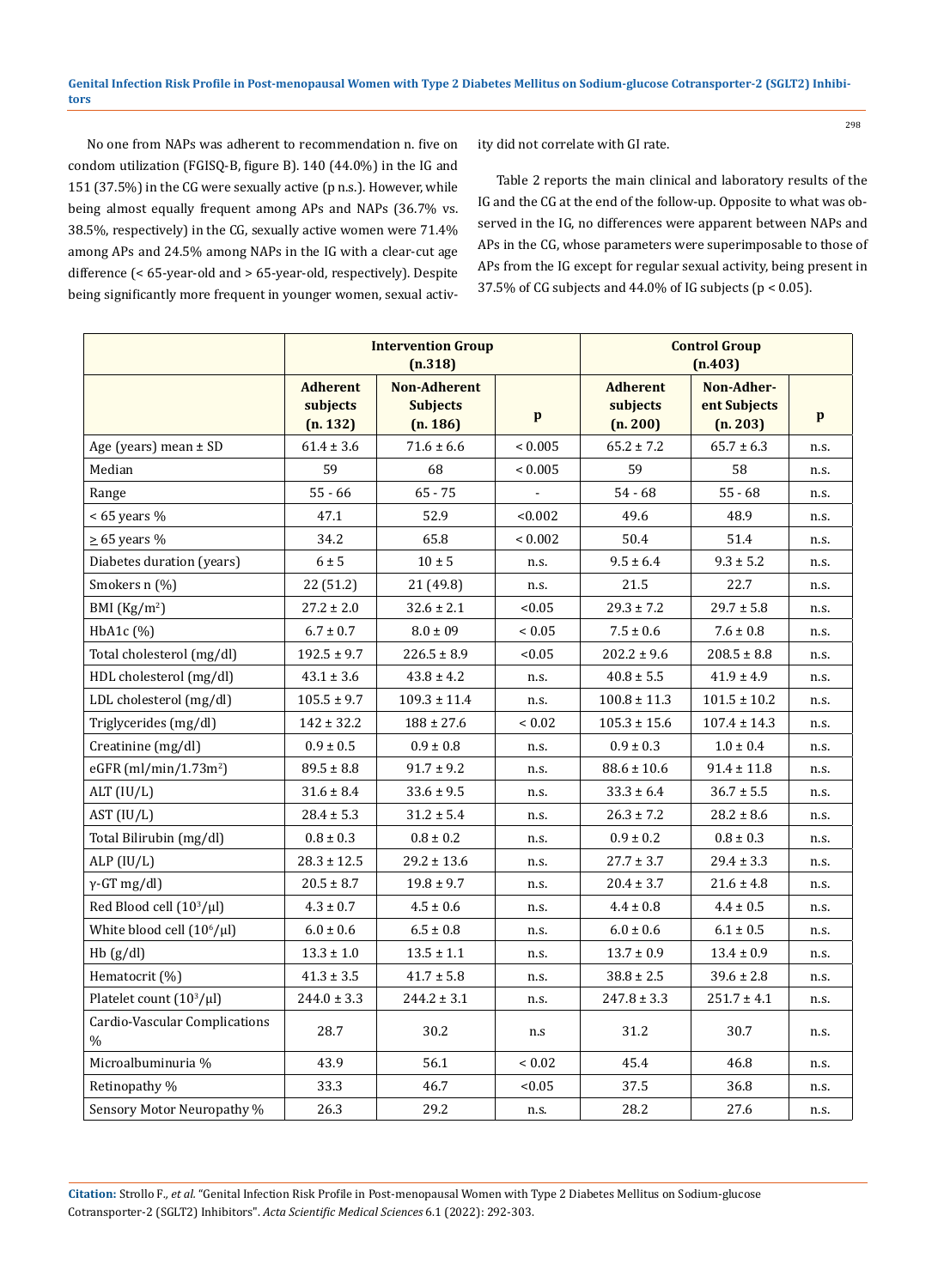| Autonomic Neuropathy %                     | 34.4 | 35.6 | n.s.         | 35.5 | 33.7 | n.s. |
|--------------------------------------------|------|------|--------------|------|------|------|
| Antihypertensive Drugs n (%)               | 38.6 | 61.4 | ${}_{0.002}$ | 55.3 | 54.1 | n.s. |
| Lipid-lowering gents %                     | 48.6 | 51.4 | n.s.         | 47.6 | 48.3 | n.s. |
| antiplatelet agents or<br>anticoagulants % | 44.9 | 49.1 | n.s.         | 48.5 | 47.9 | n.s. |
| Diuretics %                                | 48.8 | 51.2 | n.s.         |      |      | n.s. |
| Genital Infections %                       | 3.0  | 9.6  | ${}_{0.002}$ | 2.8  | 3.1  | n.s. |
| Regular sexual activity %                  | 71.4 | 24.6 | < 0.001      | 36.7 | 38.5 | n.s. |

**Table 2:** Overall and compared clinical and lab parameters from Adherent and Non-Adherent Subjects. Significance stated by the Mann–Whitney U test and Pearson chi-square test, as appropriate.

In the IG, the significance of observed differences between APs and NAPs, showing that NAPs, besides being 186 (58.5%) vs. 132 (41.5%) of APs (p < 0.05), were older (71.6  $\pm$  6.6 vs. 61.4  $\pm$  3.6 years of age;  $p < 0.05$ ), and had higher BMI (32.6  $\pm$  2.1 vs. 27.2  $\pm$  2.0;  $p < 0.05$ ) and HbA1c levels (8.0  $\pm$  09 vs. 6.7  $\pm$  0.7; p < 0.05). Diabetes duration and smoking habits were superimposable between groups, as biochemical parameters were too, except for higher triglycerides in NAPs than in APs (188 ± 27.6 vs. 142 ± 32.2; p < 0.02).

Among diabetes complications, only retinopathy (46.7% vs. 33.3%, respectively,  $p < 0.05$ ) and microalbuminuria (56.1% vs. 43.9%, respectively, p < 0.02) were more frequent in NAPs. Among drugs, only antihypertensives were more common in NAPs (61.4%, vs. 38.6%, p < 0.002].

In NAPs, GIs were over three times more frequent too (9.6% vs. 2.9%, p < 0.002), yet sexual activity was less often maintained  $(24.6\% \text{ vs. } 71.4\%, \text{ p} < 0.001).$ 

299

As seen from table 3, based on univariate analysis, NAPs were similar to APs in terms of diabetes durations, smoking habits, general biochemical parameters except for triglycerides, treatment with lipid-lowering/antiplatelet agents, anticoagulants or diuretics, and complications (including cardio-vasculopathy, autonomic or peripheral neuropathy). However, statistically significant associations were apparent at multivariate analysis (p < 0.05 to < 0.01) for NAP qualification with age, BMI, HbA1c, antihypertensive drug utilization, and genital infections.

|                                 | Univarate logistic regression            |                     | <b>Multivariate logistic regression</b> |                     |  |
|---------------------------------|------------------------------------------|---------------------|-----------------------------------------|---------------------|--|
|                                 | <b>Unadjusted Odds Ratio</b><br>(95% CI) | <b>Significance</b> | <b>Adjusted Odds Ratio</b><br>(95% CI)  | <b>Significance</b> |  |
| Age (years) mean $\pm$ SD       | $4.3(1.30 - 9.10)$                       | 0.002               | $7.3(1.88 - 22.67)$                     | 0.05                |  |
| BMI $(Kg/m2)$                   | $2.9(1.72 - 7.11)$                       | 0.005               | $3.2$ (1.13 - 8.14)                     | 0.05                |  |
| HbA <sub>1</sub> c $(\%)$       | $3.7(1.55 - 6.57)$                       | 0.002               | $5.5(2.88 - 7.45)$                      | 0.02                |  |
| Triglycerides (mg/dl)           | $1.9(0.72 - 5.21)$                       | 0.157               | Dropped $(0.25)^*$                      |                     |  |
| Genital Infections n (%)        | $2.8(2.1 - 2.9)$                         | 0.001               | $1.1(1.0 - 3.3)$                        | 0.01                |  |
| Regular sexual activity $n$ (%) | $2.2$ (1.45 - 4.75)                      | 0.001               | Dropped $(0.37)$ <sup>*</sup>           |                     |  |
| Microalbuminuria n (%)          | $1.6(1.00 - 2.65)$                       | 0.049               | Dropped $(0.31)$ *                      |                     |  |
| Retinopathy $n$ (%)             | $1.6(1.00 - 2.65)$                       | 0.116               | Dropped $(0.51)$ <sup>*</sup>           | ۰                   |  |
| Antihypertensive Drugs n %)     | $3.7(1.55 - 6.71)$                       | 0.002               | $6.4$ (3.13 - 10.78)                    | 0.02                |  |

**Table 3:** Unadjusted and adjusted odds ratios of variables associated with adherence to GI prevention practice recommendations in the Intervention Group.

\*sequentially dropped during the final model attainment process due to loss of significance.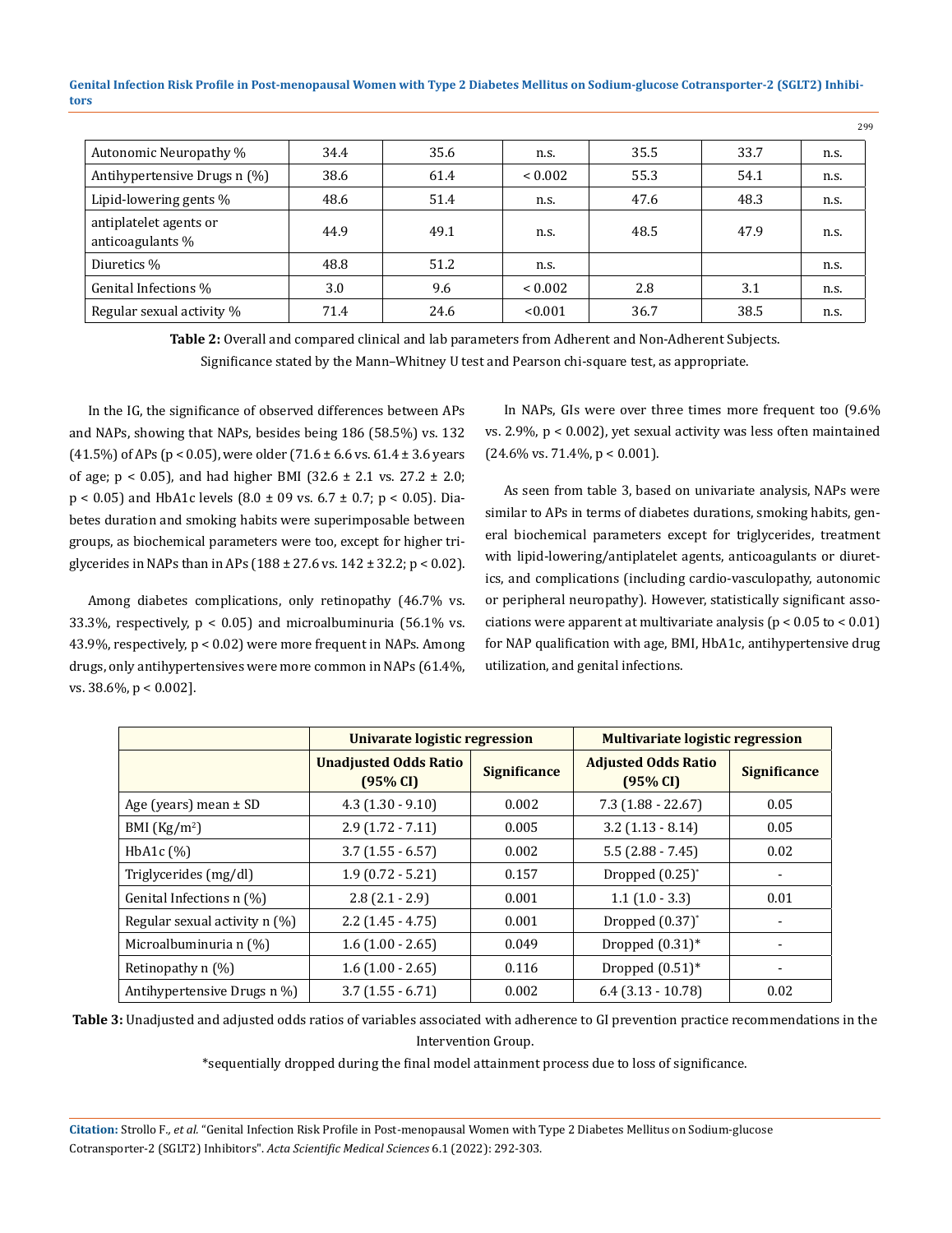Finally, as also seen in table 1, single SGLT-2I displayed an almost superimposable NAP/AP distribution (62 NAPs and 44 APs out of 104 empagliflozin users; 64 NAPs and 48 APs out of 108 dapagliflozin users; 60 NAPs and 40 APs among 106 canagliflozin users).

#### **Discussion**

SGLT2-I treatment is acknowledged as effective and safe in T2DM, free from hypoglycemic risks, and protects against cardiovascular and renal complications [14,34,35]. However, it associates with a low GI risk, yet more prominent than observed with other OHAs, pending mostly on women [16,17,21], especially postmenopausal ones [36], and occasionally causing drug discontinuation. Based on that, we designed this real-life study in association with a careful GI prevention strategy based on strict adherence to general and personal hygiene practice recommendations, despite marked glycosuria.

Collected data clearly showed that many participants failed to adhere to those recommendations despite being individually and carefully instructed and educated to do so since the very beginning, as required by their postmenopausal and T2DM condition [21]. Indeed, age-related and hormone-dependent vulvovaginal changes notoriously represent potential risk factors for GIs [23], further aggravated by glycosuria's enhancing effect on bacterial/fungal growth  $[16,36]$ . Such a phenomenon easily explains the higher GI rate observed in our series than the one reported in RCTs meant to SGLT-2I effectiveness evaluation  $[16,25]$ . Different GI rates could also depend on the fact that our study's primary outcome required a specific and systematic search for GI symptoms and signs. On the opposite, despite including regular reports concerning adverse effects, RCTs mainly looked at efficacy and safety parameters [36-39]. Moreover, the GI occurrence rate in the CG, which reflects the one reported in the general T2DM populations so far  $[20,21]$ , supports this consideration.

The inability to show any correlation between condom-less sexual activity ad GI rate in our series is no wonder. Indeed, condoms are an effective barrier against GIs. That is why, independently of regular partner attendance or occasional intercourses, the North American Menopause Society suggests their daily life utilization, emphasizing fertile age women living in the developing countries [40-42]. Indeed, our participants were neither from developing

countries nor suffering from disadvantaged socioeconomic conditions [43,44]. GI rates are high in developing countries despite little or no access to expensive drugs like SGLT2-Is and widespread old, low-cost OHA utilization. Such a phenomenon might depend on epidemiology, patient phenotypes, cultural conditions and socioeconomic status, and the practice of ritual mutilation, which at present appears particularly widespread in Africa. However, apropos of that, we have to point out that rural populations essentially differ from urbanized ones in those countries and the latter, despite sticking to the western lifestyle and being wealthy enough to afford a costly SGLT2-I treatment, mostly maintain their original uses and customs all the time. Unfortunately, although we cannot provide any supporting data for such a statement, the differences mentioned earlier might influence the relationship between GIs and SGLT2-I utilization shortly within those subpopulations, making our study clinically interesting for low-income countries, too [45-47].

300

Finally, we consider it clinically reassuring that all three gliflozins shared the same GI rates and caused no severe discontinuationrequiring symptoms, as well as that symptomatic culture-confirmed cases healed smoothly and recovered promptly after topic antimycotic/antibacterial treatment.

#### **Limitations**

The results of our study rely on a series of T2DM women characterized by their post-menopausal condition. Despite making the study population non-representative of all T2DM women, this choice was driven by the need to explore GI prevalence in a subset known to be more susceptible to GIs due to local post-menopausal changes.

Another limitation is the short follow-up duration. However, as the literature reports GIs to occur within the first few SGLT2-I treatment weeks, if so ever, three months seem to be enough to explore their overall prevalence.

#### **Conclusion**

In conclusion, by observing differences between APs and NAPs in newly SGLT-2I-treated post-menopausal women, a high GI risk profile comes out, specifically characterized by (i) little or no adherence to prevention recommendations, (ii) older age, (iii) higher BMI, (iv) poor glucose control as witnessed by elevated HbA1c levels, and (v) antihypertensive drug utilization.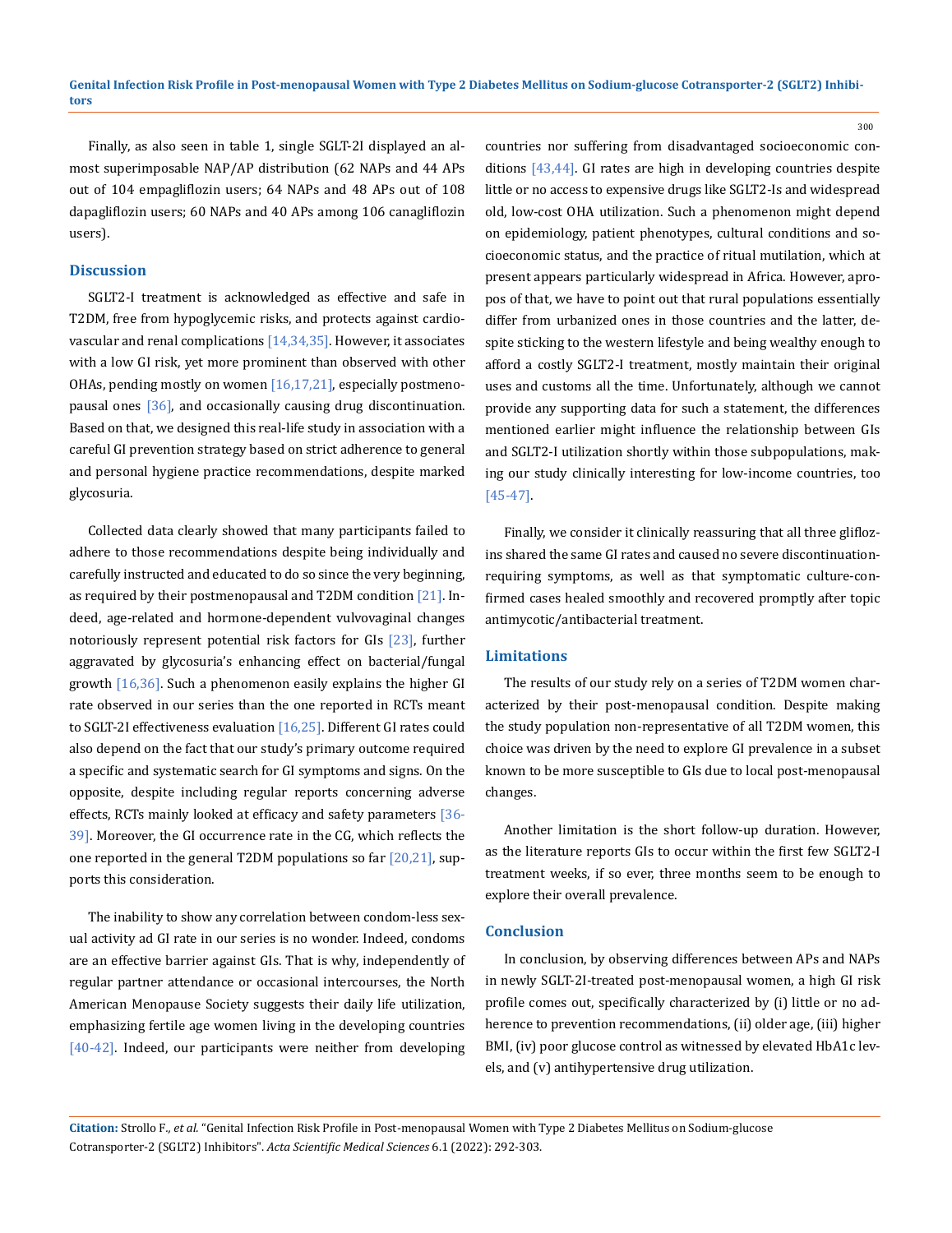Based on those risk factors, physicians may intensify education strategies to have patients with such characteristics engaged in improving appropriate hygiene recommendation adherence and thus effectively preventing or getting rehabilitated against GIs, instead of displaying high discontinuation rates.

Education would be of great help, especially for older postmenopausal women trying to attain better overall clinical outcomes through SGLT2-Is.

# **Funding**

The study received no funding.

# **Authorship**

All authors meet the International Committee of Medical Journal Editors (ICMJE) criteria for authorship, take responsibility for the integrity of the work as a whole, and have given their approval for this version to be published.

# **Authorship Contributions**

SG, and FS designed the study and wrote the paper. GG, TDC, shared and approved the study protocol, enrolled patients, critically assessed the results, and approved the final text. All members of the Study Group contributed to the critical reading of the paper and approved the final version.

# **Compliance with Ethical Standards**

Ours was a spontaneous, unconditioned study organized and authorized by the Ethics Committee of the Campania University "Luigi Vanvitelli", Naples, Italy, (protocol n. 19/1287 del 11.10.2019).

# **Ethical Standard**

This study was conducted in conformance with good clinical practice standards. The study was led in accordance with the Declaration of Helsinki 1975, as subsequent amendments.

# **Human and Animal Rights**

All followed procedures were in accordance with the ethical standards of the responsible committee on human experimentation (both institutional and national), and in accordance with usual clinical practice.

# **Informed Consent**

Written informed consent was obtained from all participants before enrollment.

#### **Acknowledgment**

Thanks are due to all the patients participating in the study.

# **Data Availability**

The datasets analyzed during the current study are available from the corresponding author on reasonable request.

#### **Bibliography**

- 1. Hasan FM., *et al*[. "SGLT2 inhibitors in the treatment of type](https://pubmed.ncbi.nlm.nih.gov/24735709/)  2 diabetes". *[Diabetes Research and Clinical Practice](https://pubmed.ncbi.nlm.nih.gov/24735709/)* 104.3 [\(2014\): 297-322.](https://pubmed.ncbi.nlm.nih.gov/24735709/)
- 2. Dardi I., *et al*. "SGLT2 inhibitors". *[Biochemistry and Pharmacol](https://pubmed.ncbi.nlm.nih.gov/26362302/)ogy* [101 \(2016\): 27-39.](https://pubmed.ncbi.nlm.nih.gov/26362302/)
- 3. Zaccardi F., *et al*[. "Efficacy and safety of sodium-glucose co](https://pubmed.ncbi.nlm.nih.gov/27059700/)[transporter-2 inhibitors in type 2 diabetes mellitus: system](https://pubmed.ncbi.nlm.nih.gov/27059700/)[atic review and network meta-analysis".](https://pubmed.ncbi.nlm.nih.gov/27059700/) *Diabetes, Obesity and Metabolism* [18.8 \(2016\): 783-794.](https://pubmed.ncbi.nlm.nih.gov/27059700/)
- 4. Vasilakou D., *et al*[. "Sodium-glucose cotransporter 2 inhibitors](https://pubmed.ncbi.nlm.nih.gov/24026259/)  [for type 2 diabetes: a systematic review and meta-analysis".](https://pubmed.ncbi.nlm.nih.gov/24026259/)  *[Annals of Internal Medicine](https://pubmed.ncbi.nlm.nih.gov/24026259/)* 159.4 (2013): 262-274.
- 5. U.S. Food and Drug Administration. "FDA approves Forxiga to treat type 2 diabetes 2014 [FDA NEWS RELEASE]" (2014).
- 6. U.S. Food and Drug Administration. "FDA approves Invokana to treat type 2 diabetes 2013 [FDA NEWS RELEASE]" (2013).
- 7. U.S. Food and Drug Administration." FDA approves Jardiance to treat type 2 diabetes 2014 [FDA News Release]" (2014).
- 8. European Medicines Agency. "Forxiga (dapagliflozin): EPAR summary for the public". 2012EMEA/H/C/002322 (2019).
- 9. [European Medicines Agency. "Invokana \(canagliflozin\): EPAR](http://www.ema.europa.eu/docs/en_GB/document_library/EPAR_-_Summary_for_the_public/human/002649/WC500156455.pdf)  [summary for the public". 2013EMEA/H/C/002649 \(2019\).](http://www.ema.europa.eu/docs/en_GB/document_library/EPAR_-_Summary_for_the_public/human/002649/WC500156455.pdf)
- 10. [European Medicines Agency. "Jardiance \(empagliflozin\): EPAR](http://www.ema.europa.eu/docs/en_GB/document_library/EPAR_-_Summary_for_the_public/human/002677/WC500168595.pdf)  [summary for the public". 2014 EMEA/H/C/002677 \(2019\).](http://www.ema.europa.eu/docs/en_GB/document_library/EPAR_-_Summary_for_the_public/human/002677/WC500168595.pdf)
- 11. [Markham A and Elkinson S. "Luseogliflozin: first global ap](https://pubmed.ncbi.nlm.nih.gov/24848756/)proval". *Drugs* [74 \(2014\): 945-950.](https://pubmed.ncbi.nlm.nih.gov/24848756/)
- 12. [Poole RM and Dungo RT. "Ipragliflozin: first global approval".](https://pubmed.ncbi.nlm.nih.gov/24668021/)  *Drugs* [74 \(2014\): 611-617.](https://pubmed.ncbi.nlm.nih.gov/24668021/)
- 13. [Poole RM and Prossler JE. "Tofogliflozin: first global approval".](https://pubmed.ncbi.nlm.nih.gov/24848755/)  *Drugs* [74 \(2014\): 939-944.](https://pubmed.ncbi.nlm.nih.gov/24848755/)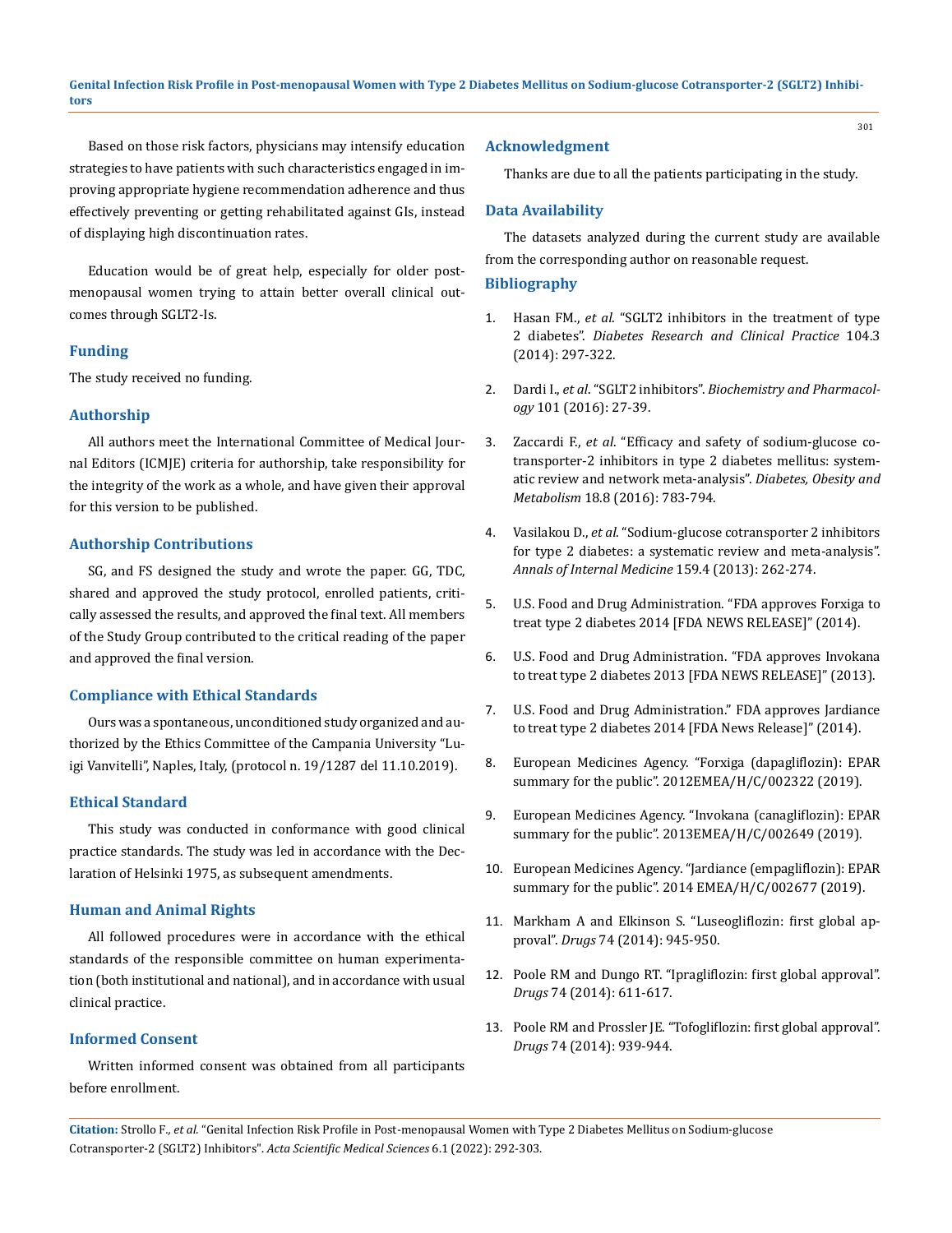- 14. Kotsis V., *et al*[. "Cardiovascular, renal and liver protection with](https://pubmed.ncbi.nlm.nih.gov/31764586/)  [novel antidiabetic agents beyond blood glucose lowering in](https://pubmed.ncbi.nlm.nih.gov/31764586/)  [type 2 diabetes: consensus article from the European Society](https://pubmed.ncbi.nlm.nih.gov/31764586/)  [of Hypertension Working Group on Obesity, Diabetes and the](https://pubmed.ncbi.nlm.nih.gov/31764586/)  High-risk Patient". *[Journal of Hypertens](https://pubmed.ncbi.nlm.nih.gov/31764586/)* 38.3 (2020): 377-386.
- 15. Benfield T., *et al*[. "Influence of diabetes and hyperglycaemia on](https://pubmed.ncbi.nlm.nih.gov/17187246/)  [infectious disease hospitalisation and outcome".](https://pubmed.ncbi.nlm.nih.gov/17187246/) *Diabetologia* [50 \(2007\): 549-554.](https://pubmed.ncbi.nlm.nih.gov/17187246/)
- 16. Geerlings S., *et al*[. "Genital and urinary tract infections in dia](https://pubmed.ncbi.nlm.nih.gov/24529566/)[betes: impact of pharmacologically-induced glucosuria".](https://pubmed.ncbi.nlm.nih.gov/24529566/) *Dia[betes Research and Clinical Practice](https://pubmed.ncbi.nlm.nih.gov/24529566/)* 103.3 (2014): 373-381.
- 17. Geerlings S., *et al*[. "Genital and urinary tract infections in dia](https://pubmed.ncbi.nlm.nih.gov/24529566/)[betes: impact of pharmacologically-induced glucosuria".](https://pubmed.ncbi.nlm.nih.gov/24529566/) *Dia[betes Research and Clinical Practice](https://pubmed.ncbi.nlm.nih.gov/24529566/)* 103 (2014): 373-381.
- 18. [U.S. Food and Drug Administration. FDA Drug Safety Commu](http://www.fda.gov/Drugs/DrugSafety/ucm475463.htm)[nication: FDA revises labels of SGLT2 inhibitors for diabetes to](http://www.fda.gov/Drugs/DrugSafety/ucm475463.htm)  [include warnings about too much acid in the blood and serious](http://www.fda.gov/Drugs/DrugSafety/ucm475463.htm)  [urinary tract infections \(2015\).](http://www.fda.gov/Drugs/DrugSafety/ucm475463.htm)
- 19. Kawalec P., *et al*[. "The safety of dipeptidyl peptidase-4 \(DPP-4\)](https://pubmed.ncbi.nlm.nih.gov/24829965/)  [inhibitors or sodium-glucose cotransporter 2 \(SGLT-2\) inhibi](https://pubmed.ncbi.nlm.nih.gov/24829965/)[tors added to metformin background therapy in patients with](https://pubmed.ncbi.nlm.nih.gov/24829965/)  [type 2 diabetes mellitus: a systematic review and meta-analy](https://pubmed.ncbi.nlm.nih.gov/24829965/)sis". *[Diabetes/Metabolism Research and Reviews](https://pubmed.ncbi.nlm.nih.gov/24829965/)* 30.4 (2014): [269-283.](https://pubmed.ncbi.nlm.nih.gov/24829965/)
- 20. Wu JH., *et al*[. "Effects of sodium-glucose cotransporter-2 in](https://pubmed.ncbi.nlm.nih.gov/27009625/)[hibitors on cardiovascular events, death, and major safety](https://pubmed.ncbi.nlm.nih.gov/27009625/)  [outcomes in adults with type 2 diabetes: a systematic review](https://pubmed.ncbi.nlm.nih.gov/27009625/)  and meta-analysis". *[Lancet Diabetes Endocrinology](https://pubmed.ncbi.nlm.nih.gov/27009625/)* 4.5 (2016): [411-419.](https://pubmed.ncbi.nlm.nih.gov/27009625/)
- 21. Liu J., *et al*[. "Effects of SGLT2 inhibitors on UTIs and genital](https://pubmed.ncbi.nlm.nih.gov/28588220/)  [infections in type 2 diabetes mellitus: a systematic review and](https://pubmed.ncbi.nlm.nih.gov/28588220/)  meta-analysis". *[Scientific Report](https://pubmed.ncbi.nlm.nih.gov/28588220/)* 7.1 (2017): 2824.
- 22. Beigi RH., *et al*[. "Vaginal yeast colonization in non-pregnant](https://pubmed.ncbi.nlm.nih.gov/15516380/)  women: a longitudinal study". *[Obstetrics and Gynecology](https://pubmed.ncbi.nlm.nih.gov/15516380/)* 104 [\(2004\): 926‐930.](https://pubmed.ncbi.nlm.nih.gov/15516380/)
- 23. Centers for Disease Control and prevention. "Atlanta, Centers for Disease Control and Prevention (CDC)" (2015).
- 24. [Achkar JM and Fries BC. "Candida infections of the genitouri](https://www.ncbi.nlm.nih.gov/pmc/articles/PMC2863365/)nary tract". *[Clinical Microbiology Review](https://www.ncbi.nlm.nih.gov/pmc/articles/PMC2863365/)* 23.2 (2010): 253‐273.
- 25. Ramsay S., *et al*[. "Practical management of recurrent vulvo](https://onlinelibrary.wiley.com/doi/full/10.1002/tre.127)vaginal candidiasis". *[Trends in Urology, Gynaecology and Sexual](https://onlinelibrary.wiley.com/doi/full/10.1002/tre.127)  Health* [14 \(2019\): 18‐22.](https://onlinelibrary.wiley.com/doi/full/10.1002/tre.127)
- 26. Gunther LSA., *et al*. "Prevalence of Candida albicans and non‐ albicans isolates from vaginal secretions: comparative evaluation of colonization, vaginal candidiasis and recurrent vaginal candidiasis in diabetic and non‐diabetic women". *Sao Paulo Medical Journal* 132.2 (2011): 116‐120.
- 27. [Bagnall P and Rizzolo D. "Bacterial vaginosis: A practical re](https://pubmed.ncbi.nlm.nih.gov/29135564/)view". *JAAPA* [30.12 \(2017\): 15-21.](https://pubmed.ncbi.nlm.nih.gov/29135564/)
- 28. [Gruppo di studio ANNALI AMD. "Gli Annali AMD: un modello](https://www.researchgate.net/publication/299018356_AMD_Annals_a_model_of_continuous_monitoring_and_improvement_of_the_quality_of_diabetes_care)  [di monitoraggio sistematico e miglioramento continuo della](https://www.researchgate.net/publication/299018356_AMD_Annals_a_model_of_continuous_monitoring_and_improvement_of_the_quality_of_diabetes_care)  [qualità dell'assistenza diabetologica \[AMD Annals: a model of](https://www.researchgate.net/publication/299018356_AMD_Annals_a_model_of_continuous_monitoring_and_improvement_of_the_quality_of_diabetes_care)  [continuous monitoring and improvement of the quality of dia](https://www.researchgate.net/publication/299018356_AMD_Annals_a_model_of_continuous_monitoring_and_improvement_of_the_quality_of_diabetes_care)betes care]". *[Epidemiologia e Prevenzione](https://www.researchgate.net/publication/299018356_AMD_Annals_a_model_of_continuous_monitoring_and_improvement_of_the_quality_of_diabetes_care)* 35.1 (2011): 18-26.
- 29. G.U. Serie Generale n.234 del 05-10-2019. Update of the AIFA therapeutic plan for the prescription from the National Health Service for the appropriate use of sodium-glucose 2 (SGLT-2) co-transporter inhibitor drugs (SGLT-2) and their pre-established associations in type 2 diabetes. (Determina n. DG/1368/2019). (19A06126).
- 30. [National Center for Health Statistics. International Classifica](https://www.cdc.gov/nchs/icd/icd10.htm)[tion of Diseases, Tenth Revision \(ICD-10\).](https://www.cdc.gov/nchs/icd/icd10.htm)
- 31. [American Diabetes Association. "9 Pharmacologic Approaches](https://diabetesjournals.org/care/article/43/Supplement_1/S98/30822/9-Pharmacologic-Approaches-to-Glycemic-Treatment)  [to Glycemic Treatment: Standards of Medical Care in Diabe](https://diabetesjournals.org/care/article/43/Supplement_1/S98/30822/9-Pharmacologic-Approaches-to-Glycemic-Treatment)tes-2020". *Diabetes Care* [43 \(2020\): S98-S110.](https://diabetesjournals.org/care/article/43/Supplement_1/S98/30822/9-Pharmacologic-Approaches-to-Glycemic-Treatment)
- 32. Manicardi V., *et al*[. "Recommendations for the prevention of](https://aemmedi.it/wp-content/uploads/2016/09/Prevenzione_Inf_gen_donna.pdf)  [urogenital infections in women with diabetes: The decalogue](https://aemmedi.it/wp-content/uploads/2016/09/Prevenzione_Inf_gen_donna.pdf)  [of prevention". AMD Gender Medicine Study Group \(Associazi](https://aemmedi.it/wp-content/uploads/2016/09/Prevenzione_Inf_gen_donna.pdf)[one MediciDiabetologi\) \(2016\).](https://aemmedi.it/wp-content/uploads/2016/09/Prevenzione_Inf_gen_donna.pdf)
- 33. [Sample size calculator for estimating a single proportion. Syd](http://statulator.com/SampleSize/ss1P.html)[ney \(2021\).](http://statulator.com/SampleSize/ss1P.html)
- 34. Mahaffey KW., *et al*[. "Canagliflozin and Cardiovascular and Re](https://pubmed.ncbi.nlm.nih.gov/31291786/)[nal Outcomes in Type 2 Diabetes Mellitus and Chronic Kidney](https://pubmed.ncbi.nlm.nih.gov/31291786/)  [Disease in Primary and Secondary Cardiovascular Prevention](https://pubmed.ncbi.nlm.nih.gov/31291786/)  Groups". *Circulation* [140.9 \(2019\): 739-750.](https://pubmed.ncbi.nlm.nih.gov/31291786/)
- 35. Perkovic V., *et al*[. "Canagliflozin and Renal Outcomes in Type 2](https://www.nejm.org/doi/10.1056/NEJMoa1811744)  Diabetes and Nephropathy". *[The New England Journal of Medi](https://www.nejm.org/doi/10.1056/NEJMoa1811744)cine* [380.24 \(2019\): 2295-2306.](https://www.nejm.org/doi/10.1056/NEJMoa1811744)
- 36. Boyko EJ., *et al*[. "Risk of urinary tract infection and asymp](https://pubmed.ncbi.nlm.nih.gov/15746472/)[tomatic bacteriuria among diabetic and nondiabetic post](https://pubmed.ncbi.nlm.nih.gov/15746472/)menopausal women". *[American Journal of Epidemiology](https://pubmed.ncbi.nlm.nih.gov/15746472/)* 161.6 [\(2005\): 557-564.](https://pubmed.ncbi.nlm.nih.gov/15746472/)
- 37. [Stamm WE and Raz R. "Factors contributing to susceptibility](https://pubmed.ncbi.nlm.nih.gov/10825026/)  [of postmenopausal women to recurrent urinary tract infec](https://pubmed.ncbi.nlm.nih.gov/10825026/)tions". *[Clinical Infectious Diseases](https://pubmed.ncbi.nlm.nih.gov/10825026/)* 28.4 (1999): 723-725.
- 38. Unnikrishnan AG., *et al*[. "Genital Infections with Sodium Glu](https://pubmed.ncbi.nlm.nih.gov/30766827/)[cose Cotransporter-2 Inhibitors: Occurrence and Manage](https://pubmed.ncbi.nlm.nih.gov/30766827/)[ment in Patients with Type 2 Diabetes Mellitus".](https://pubmed.ncbi.nlm.nih.gov/30766827/) *Indian Journal [of Endocrinology and Metabolism](https://pubmed.ncbi.nlm.nih.gov/30766827/)* 22.6 (2018): 837-842.
- 39. Aggarwal A., *et al*[. "High Prevalence of Genital Mycotic Infec](https://pubmed.ncbi.nlm.nih.gov/31016146/)[tions with Sodium-glucose Co-transporter 2 Inhibitors among](https://pubmed.ncbi.nlm.nih.gov/31016146/)  [Indian Patients with Type 2 Diabetes".](https://pubmed.ncbi.nlm.nih.gov/31016146/) *Indian Journal of Endo[crinology and Metabolism](https://pubmed.ncbi.nlm.nih.gov/31016146/)* 23.1 (2019): 9-13.

**Citation:** Strollo F*., et al.* "Genital Infection Risk Profile in Post-menopausal Women with Type 2 Diabetes Mellitus on Sodium-glucose Cotransporter-2 (SGLT2) Inhibitors". *Acta Scientific Medical Sciences* 6.1 (2022): 292-303.